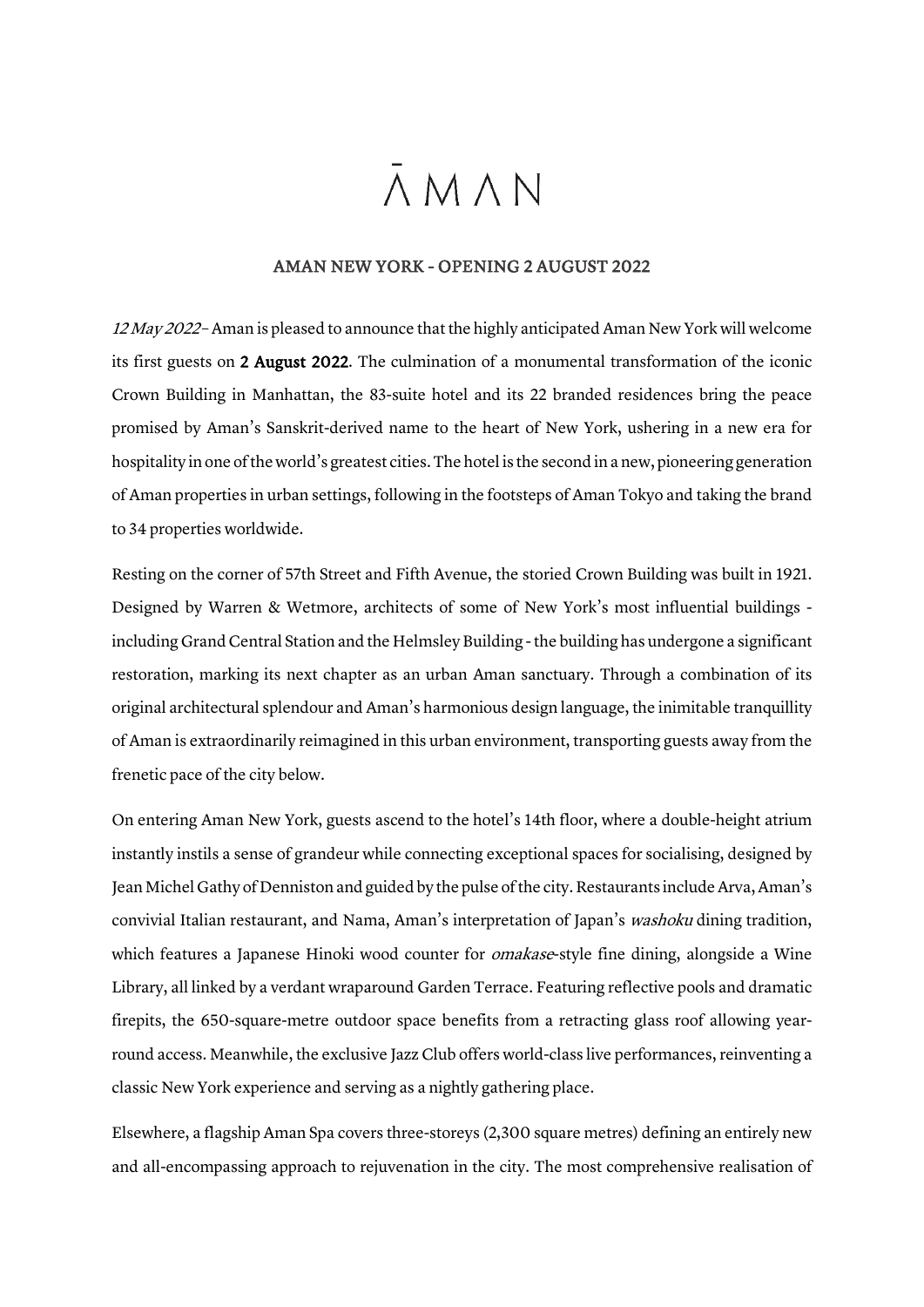Aman's wellness philosophy in the Western Hemisphere, the spa offers a full spectrum of wellnessenhancing facilities, centred by a 20-metre indoor swimming pool flanked by firepits and daybeds and warmly lit by the glow of magnificent copper light installations. For those seeking a dedicated wellness experience, two vast Spa Houses comprise double treatment rooms, Banya and Hammam rooms, and private outdoor terraces with hot and cold plunge pools, daybeds and fireplaces. Available for private use, the Spa Houses are comparable to those of Aman's remotest retreats and introduce a totally new concept to the city.

Ideal for business or leisure guests alike, the hotel's 83 suites are among New York's largest and are inspired by the airy architecture of Aman's properties in Southeast Asia. An invitation to switch off from the outside world, every suite also offers a functioning fireplace, a first in New York City, while bathrooms are opulent and oversized with oval soaking bathtubs, marble rain showers and double vanities. Large windows offer dynamic views, and the use of organic, natural materials and muted tones brings a sense of balance and harmony reminiscent of that found in Aman resorts of the East.

On the building's 11th and 12th floors, 11 Grand Suites can be configured with additional bedrooms to create family-sized spaces, while two Aman Suites offer the pinnacle of urban Aman living with views of 57th Street and Fifth Avenue, living and dining areas with tables for six, kitchenettes with counter seating and large walk-in wardrobes.

In a further nod to the brand's roots, each suite also features a large-scale mural by contemporary Japanese artist Ryoko Adachi and inspired by the 15th-century masterpiece Pine Trees (Shōrin-zu byōbu) by Hasegawa Tōhaku. One of Japan's most celebrated works, Pine Trees, owned by the Tokyo National Museum, was designated as a National Treasure in 1952 and is internationally acclaimed. Adachi's recreation of the piece perfectly captures its eminent pre-Edo influence, and is a homage to Tōhaku, printed on delicate rice paper and spanning the walls as a captivating focal point.

Vlad Doronin, Chairman and CEO of Aman says: "Following the success of the multi-award-winning Aman Tokyo, our strategy to bring the coveted Aman lifestyle to urban destinations continues apace. A milestone opening, Aman New Yorkmarks our greatest investment into a single destination to date. The hotel introduces an entirely new concept to the city through expansive and unmatched amenities, which propels the brand forward, delivering a guest experience like no other."